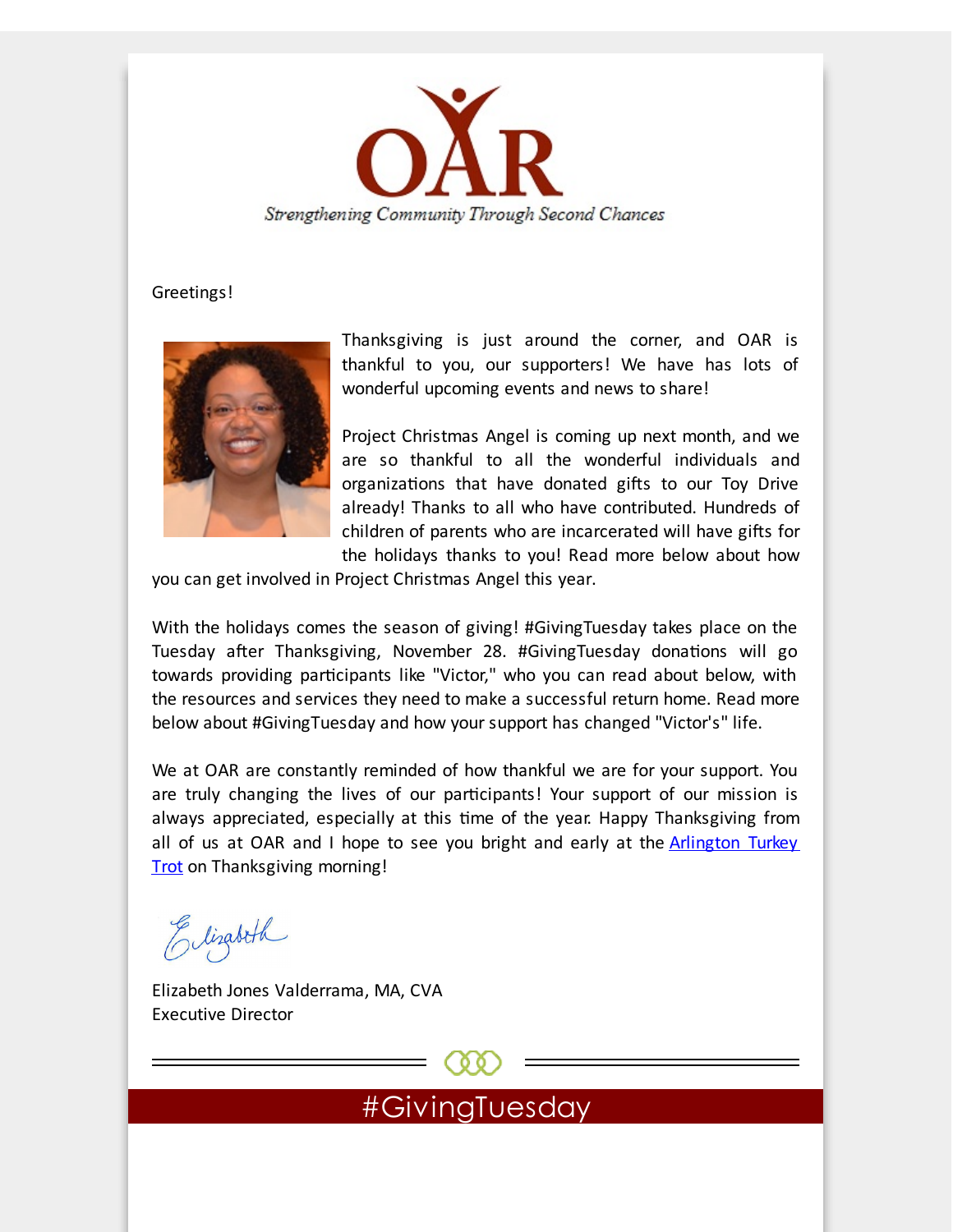

*"No act of kindness, no matter how small, is ever wasted" - Aesop*

Show your acts of kindness this year on [#GivingTuesday](http://r20.rs6.net/tn.jsp?f=001ZvgGQokBff0fjNhSVrhBWbJHGwXPguSNWBnEn1_KMIOeZIZ7anRHs__qaUHoIvv-MDSCXzRjKpGxox-NE7J0pc0iHEgkgLP6yQX_aqBOioVHkH1RzzExwpDDRUpfYlcEXp0u1GrgQnflJWJjAE-IiIL5Tu_2p8zrTz6sPG0EUsRnR28HHVmy2P35eqoyJJWLRs6IhwyH_lCpwsZryZa1_WugH_gWig1LnwK44sUftYHzH5BeFMW77LbvSQEKupmO5QCRSEUJwUuGbFfIyqf1Wd_X_z6oWTnNJG8CfDMpHxFwue3udu__ugcoie1YLeG3vL-NhVqxT5A=&c=&ch=) by supporting OAR! This year on Tuesday, November 28, 2017, kick off the charitable season and celebrate a day of giving with OAR.

Our goal is to raise \$2,500 which will cover the cost of bringing holiday gifts to hundreds of children of parents who are incarcerated. Many of these gifts are hand-delivered by volunteers, but some of the kids live outside of our delivery area so their packages need to be mailed. Without this support, the children could not receive a holiday gift from their parent. You are helping to bridge the gap between a parent and child who cannot be together this holiday season!

The Bill and Melinda Gates Foundation has also teamed up with Facebook to match up to \$50,000 (per organization) of donations made on Facebook to nonprofits and charities! They have donated \$2 million of their funds to matching donations on Facebook and the match will start at 8 AM EST (5 AM PST) on #GivingTuesday, so we encourage you to donate through our [Facebook](http://r20.rs6.net/tn.jsp?f=001ZvgGQokBff0fjNhSVrhBWbJHGwXPguSNWBnEn1_KMIOeZIZ7anRHsyjDTSF_rpFEm7a77_0TP0p_1Ge9aHaewPMwMR5HnMucHkkM39JHHntQa8r1U0R4cwcddov-w3ihvzpfRhMe1rCOYZPi42n4BkI4V6TTYGBwsZeGaMTxbUVVatxIUEhVRw-edfZkwyfX&c=&ch=) page when the match starts!

Learn more about #GivingTuesday [HERE](http://r20.rs6.net/tn.jsp?f=001ZvgGQokBff0fjNhSVrhBWbJHGwXPguSNWBnEn1_KMIOeZIZ7anRHs__qaUHoIvv-uPXsQQiat4QXN76EN6j97c-x-e2GcOcYDsXITBne9NmBv-lgpE8I3zIoHmiRHfX6GAdf6wJLGXQA6SewkB1FdVPbm_VkSf7b59Hm8b8eL1nz_1fynUYRbDNuhNwCSkoOuQht1Ty2iHxcEq6vjyVfJLhe5jUgPcNuBJHHe3DVsgiN_LSt5X2jPE_AuHhHW27DptHeQh2S1gDtLJBwf1aONv2UE2mQQgIQGxGfrS7iq-lVwvHoM1rcJ8W0IG4e4G3s8XGKqbMXgKmxhDEInXFaYYfZLRFccPefIQXh1qA-Q8g=&c=&ch=).

# Amazon Smile: You Shop, Amazon **Donates**



Looking for a way to give back to your favorite charities and organizations at  $\underline{\mathbf{n}}$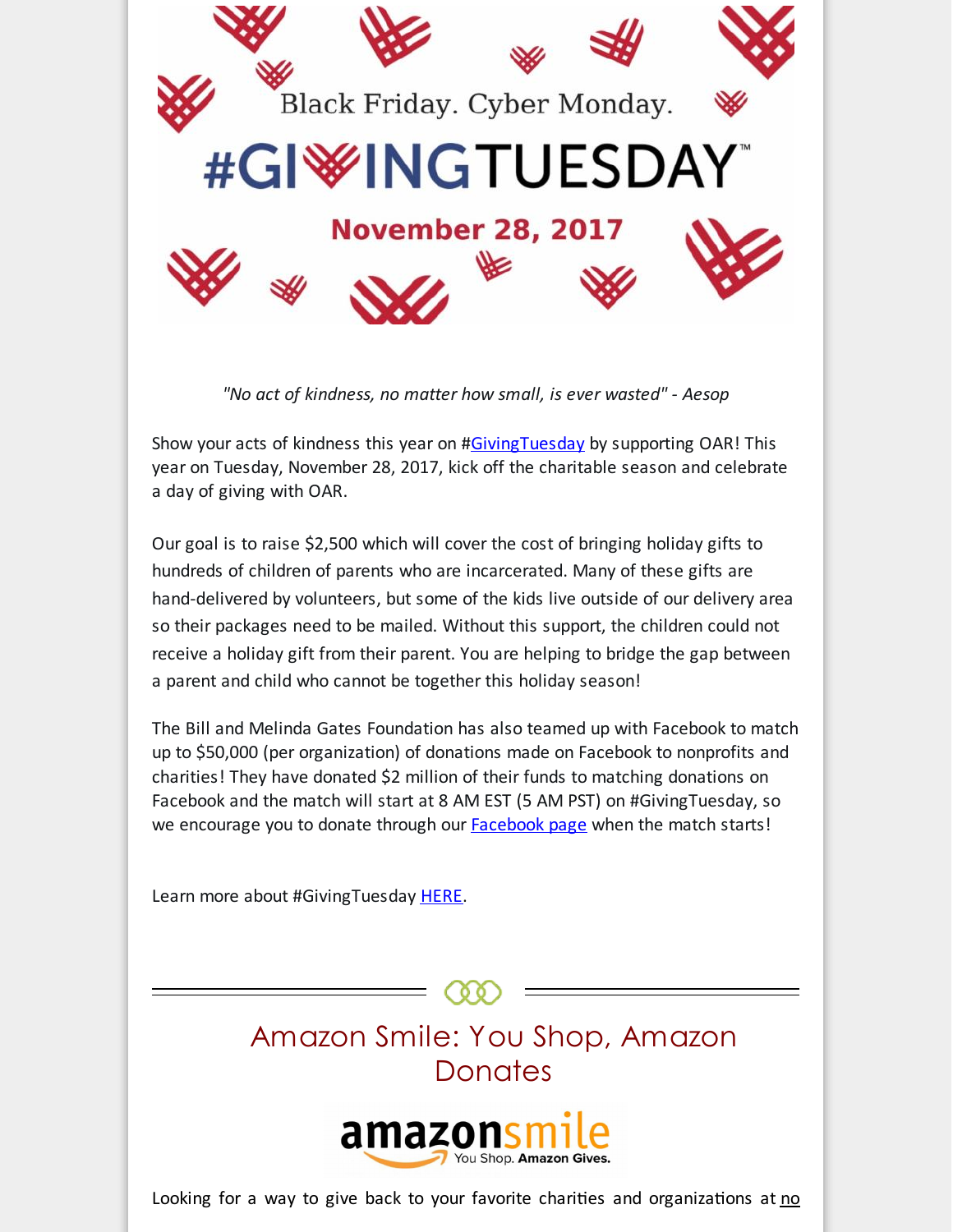cost to you? Sounds too good to be true, right? Well lucky for you, [AmazonSmile](http://r20.rs6.net/tn.jsp?f=001ZvgGQokBff0fjNhSVrhBWbJHGwXPguSNWBnEn1_KMIOeZIZ7anRHs4XpQ7qWexp8aK-4r2LApZkRDJaKBFmL7-asHif6S1fLN8-_hAad_hLAcoPPo_fYpvmrPOIDkhI2OMqVaQiPvAQXrnA0mOGVMAqeC3BHRnJoz2LKU3zQO1lSffKnyeKAc1lKVvbM5GJugD1MFcjUwtn06NwLOnsJRZSq8so01qdlXezx0iw15a8y8E6qxCHxnBUel9cWCSduqa7ReIhoBZ2OTOwbVz3_xxZeU9C6Mgtymfcp8EukhVhpgR4ssIfP0AQVv7_HkEJrdsxhcG7L0QWpYvhuzlZTaUcv1lhk99kNG6kEVXXKe9wG0uYtb6I0p8YhW35Hq32ddngoTlAsSLo2HSTKTfKV9detsiCw2RPCa3EW-GU69DklpfSauTnb2YNjT-2fpRUsMetakaZmF7dGR7vRl70UXXK5T0xbHPccnqqjVPnAycmL0gZOPcjY7HkM3xRvIfsNAqHp4CJMtx-xFpgWFhowdIb2Jqg5pble2xQf7r1asrI2TjvDHlAz45H5xKL9jEeq4bFu_CQ-T9dxT-C_5FSOdhiHmt500uQ9h-yQFevoQV2hkfrHP3lq5ORq4zOgUKBuOh6IHS4UF6WH4SFlCVS4Gb2j_aZTvQH84afsFOOI2S8K_WHE_77tkKua4aJn2wI0ixLK8dcWtPNjMhx_-AglnsNo7SU4mgpeq1NrfEgsSB9IszIJfr_PPBQDy4YWL9r9mrWJxNBLWjNs291ofcbTqpn918-NMTcgCkf2Q5HHIaG5iY_pkqcaUttuTNOw4YLYXQN6xlQnfRneeJ8Sez6r2xDrJgcga56J9jF3G7lmHRlDf0UMCNBoFKVuK-_CjhnosdWPNqiYf6Gzzt4x8lZfukXq4XAIO7ydH6C2yam0OgGqCa_vrCnAnjAzZlk43g6dwuMLQhUEhEI1aiGIAJtoifm9xz5jtL3o1FLZTqdYEQyRphe-VLuXmsSLZK2PBO_eH95C-ZsIVJkaeU1DMAoh-7Brh3uIja3Tsp866max4GJN4oSVYyiSmbjQzwJIN1ro6keABZ-Z3f4zfFQ-2AtHvFvEE0hju9QLZkVea_gXWh5vxHj8LxsH30D-Ynm0zhD7g4nBcjEVcNR-NiDNYduCx9cTaO2SzsuTTobFLCKS-zroW_c6IKRr_tuBy8ZOUnqde6kTCCsuL2YV3S-0RavUmmvQakp6cCMUSHNEMmSlVeVyqm3NHXZPOZhvIbVFQJ32LRzbWJq_hO2af6R5zQUVrHmPLrRhYxzpCaPyY3CubI9Ir2XOKCwIi95Eho05ErYg4Q7AfCwupkOnFAES6H5_V2cB3Ejr6xXqiTw9K1IiBfFWJwUpHpRoKgTi0EjAXvX_&c=&ch=) has made it possible for you to support your favorite charitable organizations at no extra cost to you! When you shop at [smile.amazon.com](http://r20.rs6.net/tn.jsp?f=001ZvgGQokBff0fjNhSVrhBWbJHGwXPguSNWBnEn1_KMIOeZIZ7anRHs4XpQ7qWexp8vnMVW2942NSh2BzPsF4J-QdT_oPYJTj1zasSyyjsi2bnfosZQIwCiySuy5vNHMFhkvQRUCso4-7y1etMj-ByAAVXmcWgGqz3IDDL8Mrm8V3C8onb7JyzOSLdQi2xNoyEHUtePij4UtryvwzG2D6_WZsv-oubEsZDHM0AgexZOmwyi9oW2b5phegmxOp21n_LG8Er0uIBkinUk17ZYkMpdP2Q3GPOWr91_FCR0NC7ACsJJORRBseOm78XS3SyKPhorfOf337r3e9v6j1VcawrCwsb4d1cb80KNSGEgmJRenitfPW6E32mivB_yQ-VCHkzwKzhBGrUgKuWMD0F1sNkUr5v4OIsF3_s4xcNb5eSEm3-v67SOCpCEvwaHd69QTz6AED1y1QPk4ItDPDaLhBximWcZjM4hwMpO7mMQwgm8xNtCdIIAWIOxr_OqGZ32JDDFaZbJBG0t75slgSGZcAofeUf4iT6eTY5d1FUxaA7aZV7LRQmhoHEp9XWUYCuFw3wBH0VBM2W0oJNjEpgcsK2VrxsGzFu_v8OoWZhlruiLZbLhLPznuJiEkDRD1P3uu8JnOJ4LkDrj_MKD-_XqNjjkXJyDJEpKXcfj9uBHc-zVoeFAB6cFNvHM5GxZRSzZnwdZRAicIN1qmVXIwZYKYHaDq7HJMhmEVSHV26B97J4XVsJfbUkG_dC34Psis5xM6qvsUf7lS6l6UcPN-k_IBmd9vVNrj6gsf4W3bAZYqOcYjxx3nEYAf2PeisBq3uaxriKQFXQ6_roKZUB9VXCr1Cp8vZbgo005_03kA7QZnVhpqDziReY7s2u-TklD7lLTFmQCSXh5w6S-YisxOUsL_fbP2HLrzAK4-5SHln00WmmNUkI6i9XcNEGT6p0AM_d8BPwyNvfI8ZANrxlcaB2BYNxUKUuJ606OMarbXblO9viBwkbnp9yNnJlavJhFQyFuaORuOhB6P3cRPOzbb6NoLAp6yoJr8DLehfPWCxu2iszHDLX8i9-jyfsFbz-_xl763zXSg2ZjoxozMIDk94k5rgHkztP8yYaxL9AOtiK2BeYk1PcQD2KnLtwslnWlRVeesjZhsAX6-qkQdxjTW4utiIUve_vjQrmW1oJK53zlkTRFqoEJYWUYx-MA1AHCrcEclJXNf8nQXHRnaOoYpjkbOb6JP3P8X9ygTFu96DEH4SdZ19505raKh805GXvaYgjocOyvARU1MrL7pwZKZDO4LaY0fwcMsRBJKknvT-9ZwjOMRDwodmKPyeNT1uNUF9FbTvrGeJw3VU2uUT3q7d0KRzzZeF_LND2JJGdiR8qsrCtee-jyNl_aUjsmFD22Cf_g0-j&c=&ch=), you'll find the exact same low prices and wide variety of selections as Amazon.com, just with the added bonus that Amazon will donate a portion of your purchase price to your favorite charitable organization. OAR is one of the organizations that you can choose when you shop at AmazonSmile and we encourage all of our supporters to consider using AmazonSmile to make your purchases! Bookmark [this](http://r20.rs6.net/tn.jsp?f=001ZvgGQokBff0fjNhSVrhBWbJHGwXPguSNWBnEn1_KMIOeZIZ7anRHs4XpQ7qWexp8vnMVW2942NSh2BzPsF4J-QdT_oPYJTj1zasSyyjsi2bnfosZQIwCiySuy5vNHMFhkvQRUCso4-7y1etMj-ByAAVXmcWgGqz3IDDL8Mrm8V3C8onb7JyzOSLdQi2xNoyEHUtePij4UtryvwzG2D6_WZsv-oubEsZDHM0AgexZOmwyi9oW2b5phegmxOp21n_LG8Er0uIBkinUk17ZYkMpdP2Q3GPOWr91_FCR0NC7ACsJJORRBseOm78XS3SyKPhorfOf337r3e9v6j1VcawrCwsb4d1cb80KNSGEgmJRenitfPW6E32mivB_yQ-VCHkzwKzhBGrUgKuWMD0F1sNkUr5v4OIsF3_s4xcNb5eSEm3-v67SOCpCEvwaHd69QTz6AED1y1QPk4ItDPDaLhBximWcZjM4hwMpO7mMQwgm8xNtCdIIAWIOxr_OqGZ32JDDFaZbJBG0t75slgSGZcAofeUf4iT6eTY5d1FUxaA7aZV7LRQmhoHEp9XWUYCuFw3wBH0VBM2W0oJNjEpgcsK2VrxsGzFu_v8OoWZhlruiLZbLhLPznuJiEkDRD1P3uu8JnOJ4LkDrj_MKD-_XqNjjkXJyDJEpKXcfj9uBHc-zVoeFAB6cFNvHM5GxZRSzZnwdZRAicIN1qmVXIwZYKYHaDq7HJMhmEVSHV26B97J4XVsJfbUkG_dC34Psis5xM6qvsUf7lS6l6UcPN-k_IBmd9vVNrj6gsf4W3bAZYqOcYjxx3nEYAf2PeisBq3uaxriKQFXQ6_roKZUB9VXCr1Cp8vZbgo005_03kA7QZnVhpqDziReY7s2u-TklD7lLTFmQCSXh5w6S-YisxOUsL_fbP2HLrzAK4-5SHln00WmmNUkI6i9XcNEGT6p0AM_d8BPwyNvfI8ZANrxlcaB2BYNxUKUuJ606OMarbXblO9viBwkbnp9yNnJlavJhFQyFuaORuOhB6P3cRPOzbb6NoLAp6yoJr8DLehfPWCxu2iszHDLX8i9-jyfsFbz-_xl763zXSg2ZjoxozMIDk94k5rgHkztP8yYaxL9AOtiK2BeYk1PcQD2KnLtwslnWlRVeesjZhsAX6-qkQdxjTW4utiIUve_vjQrmW1oJK53zlkTRFqoEJYWUYx-MA1AHCrcEclJXNf8nQXHRnaOoYpjkbOb6JP3P8X9ygTFu96DEH4SdZ19505raKh805GXvaYgjocOyvARU1MrL7pwZKZDO4LaY0fwcMsRBJKknvT-9ZwjOMRDwodmKPyeNT1uNUF9FbTvrGeJw3VU2uUT3q7d0KRzzZeF_LND2JJGdiR8qsrCtee-jyNl_aUjsmFD22Cf_g0-j&c=&ch=) link and use AmazonSmile as you shop for everyone on your gift list this holiday so all your purchases will benefit OAR at no extra cost to you!

## Support us when you shop this holiday season

Buy your gifts and holiday essentials at smile.amazon.com. You shop. Amazon donates.

amazonsmile



### Volunteer Spotlight



Barbara Lowrey, a dedicated volunteer at OAR, is a busy person even in retirement. A true local, Barbara attended Bishop O'Connell High school, and is a long-time resident of Alexandria. She has two grown children and five grandsons and spent her career as an economist at the Federal Reserve. As an active member in the community, Barbara plays the flute with the New Horizons Band, sings in the Northern Virginia Community College Chorus, and is active on local boards. Barbara notes "I have a wide variety of

activities in retirement...OAR is my social justice outreach." She says that she became compelled to OAR's mission after reading "The New Jim Crow" by Michelle Alexander.

"Ms. Barb has been assisting the community service team at OAR the last couple of months, helping us reach out to participants who have not yet attended an intake appointment to begin their community service hours. She is willing to complete any and all tasks given to her, which is so appreciated, since much of the work she does is purely administrative. She is clearly dedicated to OAR's mission and understands the importance of the administrative work. There has been a very clear influx of community service participants attending intake appointments thanks to Ms. Barb's outreach! In addition, Ms. Barb brings a wonderful attitude and amazing personality to OAR" says Katie Farrell, Community Service Coordinator.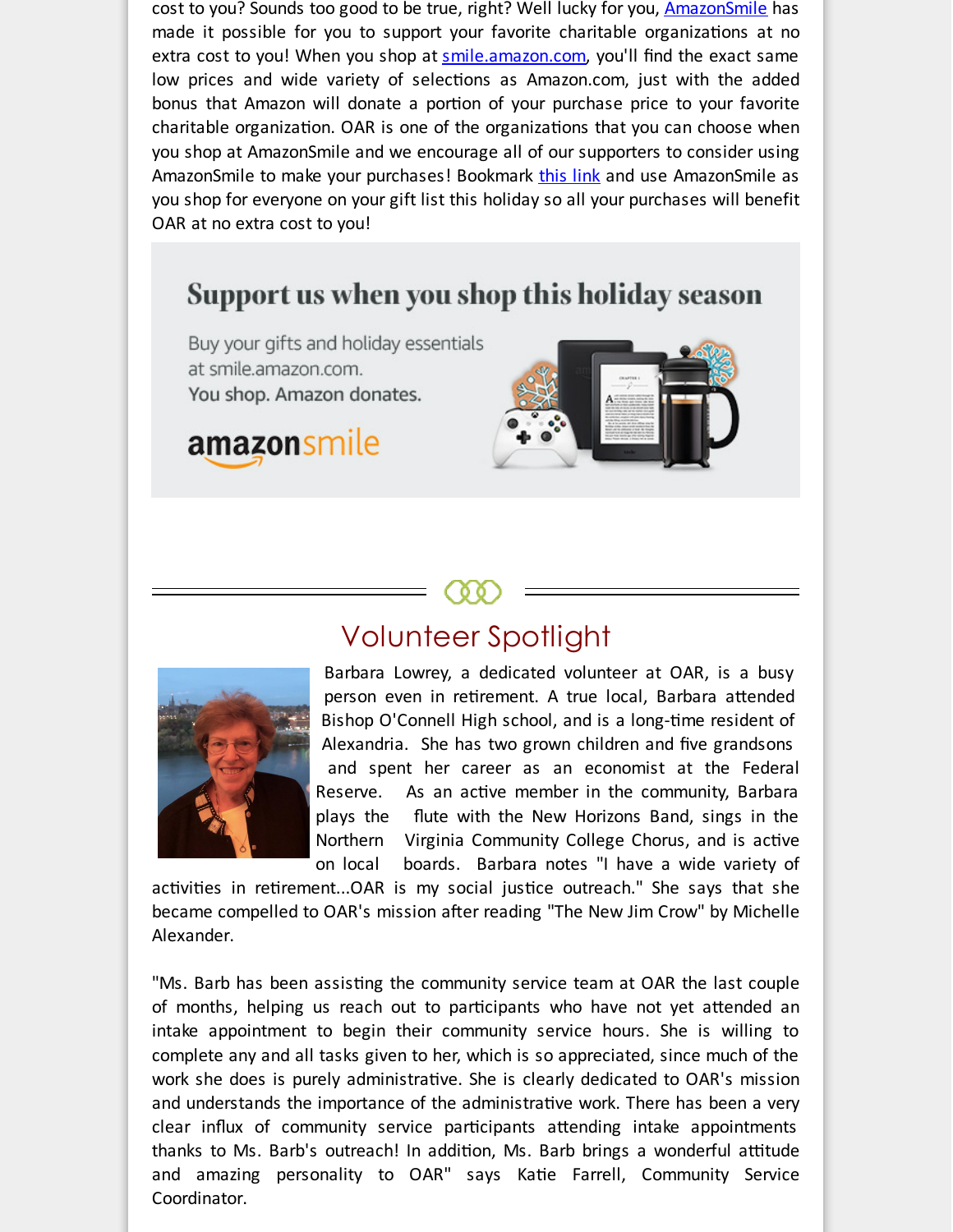We want to give our thanks to volunteers like Barbara that are dedicated to both our mission and our participants! OAR values our volunteers dearly and we wouldn't be the same without them!

### $(00)$

# A Participant Story: "Victor"

"Victor"*(name changed to protect privacy)* is a young, incredibly smart man whose life changed when he was incarcerated at age 20. He was recently released and is now 28 years old. Our Reentry team took Victor to the Alexandria campus of Northern Virginia Community College (NOVA) so that he could speak with an Academic Advisor about registering for classes. The day before, one of OAR's Reentry Specialists spent a couple of hours with Victor talking him through the process of attending college. Victor had previously completed a series of assessments, so the team knew the kinds of jobs he was best suited for and found Associates degrees that would be a good fit. After visiting the Alexandria campus of NOVA and speaking with an Academic Advisor, he registered for the upcoming term! He stated, "No one has encouraged me like this before." He was very excited after his meeting with the Advisor and said, "That was a most successful meeting," and he thanked OAR for helping him to "achieve more today than I have in a week." Thanks to your support, we can help others like Victor to realize their dreams and reach their goals!

# Upcoming Events

(00)

#### **Toy Drive**

#### **October 2017 - December 2017**

Our Annual Toy Drive is extending into the month of November! Each year, OAR hosts a community-wide Toy Drive to collect new, donated toys and holiday gifts for children of incarcerated parents. Donation boxes are located throughout the community and you can donate via our [Amazon](http://r20.rs6.net/tn.jsp?f=001ZvgGQokBff0fjNhSVrhBWbJHGwXPguSNWBnEn1_KMIOeZIZ7anRHsyjDTSF_rpFE0P24OJMbo5Bcdm78oYr_io0EQFmWZ8CesBD2VDVWCjcgU3LTagGZX12KU84763VG7iXxoynfTmNAR-soBcAduHfp8ZQ4fEZ9k0GvUqXzvGmYrr6u9BNnVsIjnoIjmBOdgdkeHFSuxlN0SMV-upo3mTacf4RiSTiVMrFxMlI9kzE2lFRaa3jae8Oh8HQQCJDj&c=&ch=) Wishlist as well! For more information please visit our website.

#### **Arlington Turkey Trot**

#### **Thursday, November 23, 2017 (Thanksgiving Day)**

OAR is a beneficiary organization for this year's event, so your registration will help to support OAR, as well as five other local nonprofit organizations. Registration has closed, so we hope you already secured your spot! Visit the Turkey Trot website for additional [information.](http://r20.rs6.net/tn.jsp?f=001ZvgGQokBff0fjNhSVrhBWbJHGwXPguSNWBnEn1_KMIOeZIZ7anRHszbqPEDcYtC37TSmI7f1BYrfEnTwRpsFczBLZvz34yqOOyhNFkxza8mz146s14DaqK98eIDdcVp-6VQnm59sVc67o2d1sTLQeFuOjpDK5gj_biZh3nDVutJZarKaEUnL0bDHU4aE_64GC18K2FvSYzjTjY2sNANe1e-C1UDyV3c1Cpex2dKcR4-ACFDXp1KeP8cAi7n7eCTT0FDX_SQQ7YS_yP2PjDzBILcDgo92g1vYLdNLvNx-_mfWL48mpahzdLuf4-THmYdYgqwlGoil5EAXZg5fdlHk7w1gizWQPUBf-SPazg5M6ZY=&c=&ch=)





**Giving Tuesday Tuesday, November 28, 2017**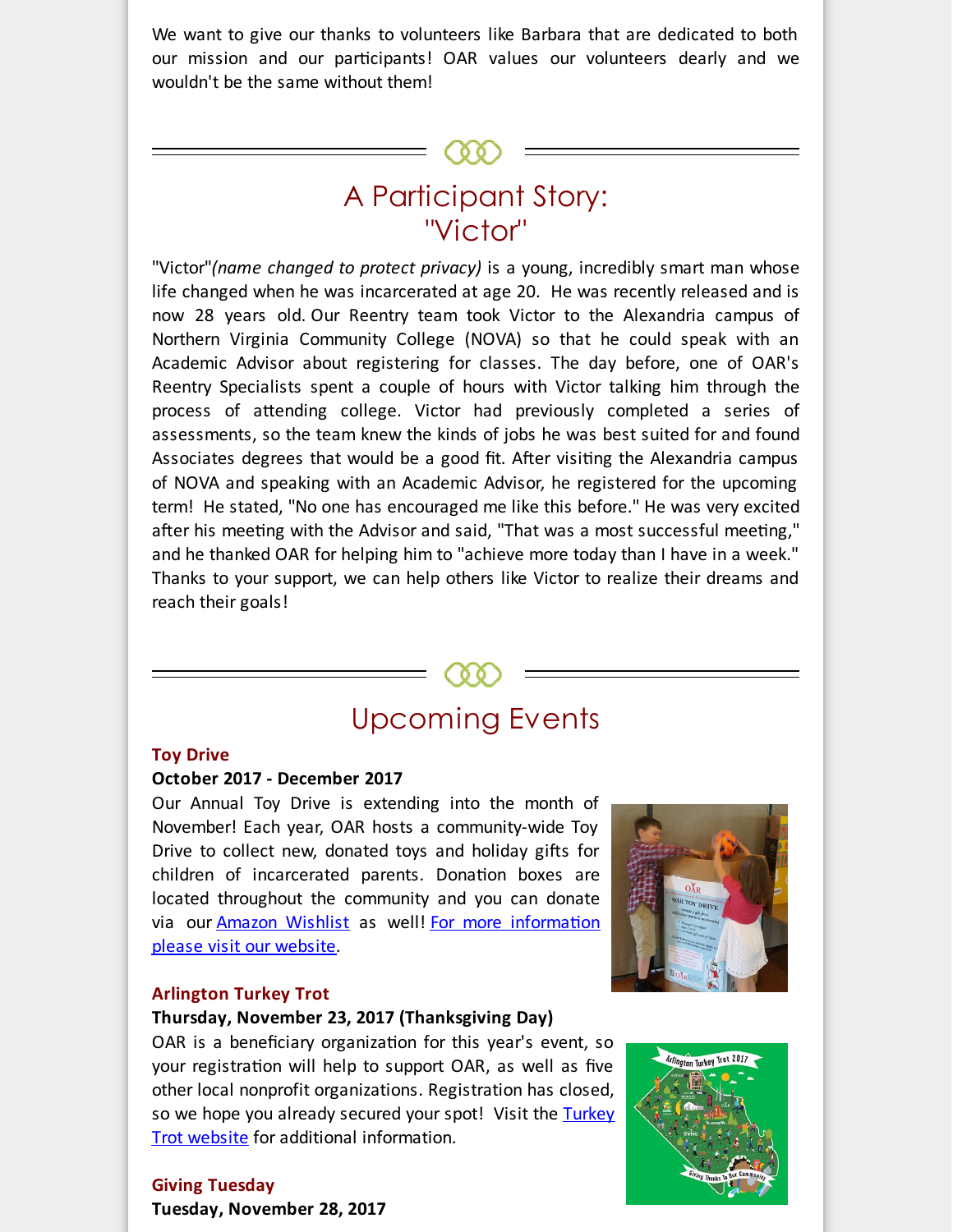After Black Friday and Cyber Monday comes [Givin](http://r20.rs6.net/tn.jsp?f=001ZvgGQokBff0fjNhSVrhBWbJHGwXPguSNWBnEn1_KMIOeZIZ7anRHs4VlCFI9Vz6uuLgbHdYmd1N0d_PbOrMY-d0cKwyLYA6LRzBfGNTNrJV5bTEu3vC9rBWEZ7Ax4fV7ZahJHFT4EcEK7WW7vuANXqNwhThYCNRiyC_TeWoJV412YNivxz4KVQiwGPkPClrbnd7bn-i25uTE6NR0ShtT9a58aUM4NlFzZXRXvaunXQcDoEoBcOZtGb-fwr69AZvBN7ql-GqRW9duSqYTbvbbGU3hWlW-uXC-foew3kuv0X3uF6pyw0dHxsDzvVBeyNGTv_uHA2_vjOYBzMfueVk4ryGVkynm3cuK_8awSl8KQDs=&c=&ch=)g [Tuesday,](http://r20.rs6.net/tn.jsp?f=001ZvgGQokBff0fjNhSVrhBWbJHGwXPguSNWBnEn1_KMIOeZIZ7anRHs4VlCFI9Vz6uuLgbHdYmd1N0d_PbOrMY-d0cKwyLYA6LRzBfGNTNrJV5bTEu3vC9rBWEZ7Ax4fV7ZahJHFT4EcEK7WW7vuANXqNwhThYCNRiyC_TeWoJV412YNivxz4KVQiwGPkPClrbnd7bn-i25uTE6NR0ShtT9a58aUM4NlFzZXRXvaunXQcDoEoBcOZtGb-fwr69AZvBN7ql-GqRW9duSqYTbvbbGU3hWlW-uXC-foew3kuv0X3uF6pyw0dHxsDzvVBeyNGTv_uHA2_vjOYBzMfueVk4ryGVkynm3cuK_8awSl8KQDs=&c=&ch=) a global day of giving back to your favorite charities

celebrating giving and philanthropy. As you plan your Giving Tuesday donations, please consider making a contribution to OAR! For more information on how OAR is getting involved with Giving Tuesday click [here](http://r20.rs6.net/tn.jsp?f=001ZvgGQokBff0fjNhSVrhBWbJHGwXPguSNWBnEn1_KMIOeZIZ7anRHs__qaUHoIvv-uPXsQQiat4QXN76EN6j97c-x-e2GcOcYDsXITBne9NmBv-lgpE8I3zIoHmiRHfX6GAdf6wJLGXQA6SewkB1FdVPbm_VkSf7b59Hm8b8eL1nz_1fynUYRbDNuhNwCSkoOuQht1Ty2iHxcEq6vjyVfJLhe5jUgPcNuBJHHe3DVsgiN_LSt5X2jPE_AuHhHW27DptHeQh2S1gDtLJBwf1aONv2UE2mQQgIQGxGfrS7iq-lVwvHoM1rcJ8W0IG4e4G3s8XGKqbMXgKmxhDEInXFaYYfZLRFccPefIQXh1qA-Q8g=&c=&ch=).

# #GI<sup>W</sup>ING **TUESDAY**

#### **Project Christmas Angel**

#### **Wednesday, December 13, 2017**

This is one of OAR's largest events of the year! OAR collects holiday gifts for children of incarcerated and recently released parents and distributes the gifts to the children. Plan to join us on Wednesday, December 13th for our Wrapping Party, where nearly 200 volunteers will gather to select gifts for the children, wrap them, and prepare them for delivery. RSVP required. You can now RSVP for this event [here](http://r20.rs6.net/tn.jsp?f=001ZvgGQokBff0fjNhSVrhBWbJHGwXPguSNWBnEn1_KMIOeZIZ7anRHs4XpQ7qWexp8CmSbUQ7A_ImA4Fl4OWueg0UrMoNWHxgVH6jHnpThPrxtEky60bV09-cWRVEes9mIBes2BeH9j32tfznX0M8U0I7fejdcazpidpUFMuxf-SHbtZiyHzdKdDedr9Ckr5FSYa9iWTYFhKmmjSLRamiItG0cUioeJa31LD5Sk2VfNGIzYW9TbXjSev4VBFelul64jTWrVZYa4VC3JHhpTJnURVGwKi6sSjTauKg0Z3OpX9JizjogNLS_xM4aPdugRX6TtiqF9s2K8HXDq19rP5RSbROhLLeVkMEO&c=&ch=). For more information, please visit our **[website](http://r20.rs6.net/tn.jsp?f=001ZvgGQokBff0fjNhSVrhBWbJHGwXPguSNWBnEn1_KMIOeZIZ7anRHs__qaUHoIvv-F8bXCSBkPbQCwWSgKj_KQJo50TWWdNOXvmKAdHD1SI7bpHykT5dJjEVi2iT51RL8e2v-eCauUVUpI1tTpg_OwI6iAY-siAiav250oeY4w8UbcvXiaXAyBxbKjdkM23R95hRN8zZJP7_G_c8vs7HUO7FJey5UMPxRlTPea6B_aJp3HJz4A0dB71H0xIznkXkyssdn1HoOBX3uYpyiQ_BkhbeBwk0Q0JbWwpfXC9aG1aZnhbqtgW6miiwiNUOdH-Qdm7ww5XlhLEsSitmk85NFC9PZTzRXTlb3LPwUzoZ0lab2nCSbpNvT_g==&c=&ch=)**, or contact Anne Breville at [abreville@oaronline.org](mailto:abreville@oaronline.org) or 703-228-0587.



#### **Second Chance Fundraising Breakfast Tuesday, April 24, 2018**

Save the date for our 10th Annual Second Chance Fundraising Breakfast! Last year, we had nearly 600 guests in attendance to support OAR. The event will be held at the Crystal Gateway Marriott in Crystal City (1700 Jefferson Davis Hwy, Arlington, VA). For more information, please contact Heather Pritchett at [hpritchett@oaronline.org](mailto:hpritchett@oaronline.org) or 703-228-7435. More details coming soon.



## Learn More About OAR at a Free Tour!

Want to learn more about us? Join us for a **free one-hour tour** at the OAR office! Guests will hear about OAR's programs and services from the staff who are working in the programs, tour the OAR office, and hear participant success stories. We promise to start and end on time. Below is a list of upcoming dates/times. To sign up, please sign up [here](http://r20.rs6.net/tn.jsp?f=001ZvgGQokBff0fjNhSVrhBWbJHGwXPguSNWBnEn1_KMIOeZIZ7anRHs2nr1ehCuch2EdZb9fPvlLbc39QQIB6QLIJn6MGWDQtib7zZQAAEpduA5gXlPwGpMGwf4GuJqopI_z78Q0yhbu_gqWFU2Ah3168eCyTVvPR2AoWU3mZsfusKS37JPT0pGhyEIMpFqqAL7JNpIVCRzIn6F4mztD_bpKHCQIVHpr6uIjpUmQouHrBh4-3gNUIqEhevK90kxNJ6PxW7W9IXdfP4z2M0FMBFwe9fELxoMcNbWyeGRQD9-YiUWTBVnbENpOFfCW12qJsO2OjQz-JX6vD512pcfKIEAvAHxc7NDqJtn1PuIG79teHjNW18Y6aA9Q==&c=&ch=) or contact Heather Pritchett at [hpritchett@oaronline.org](mailto:hpritchett@oaronline.org).